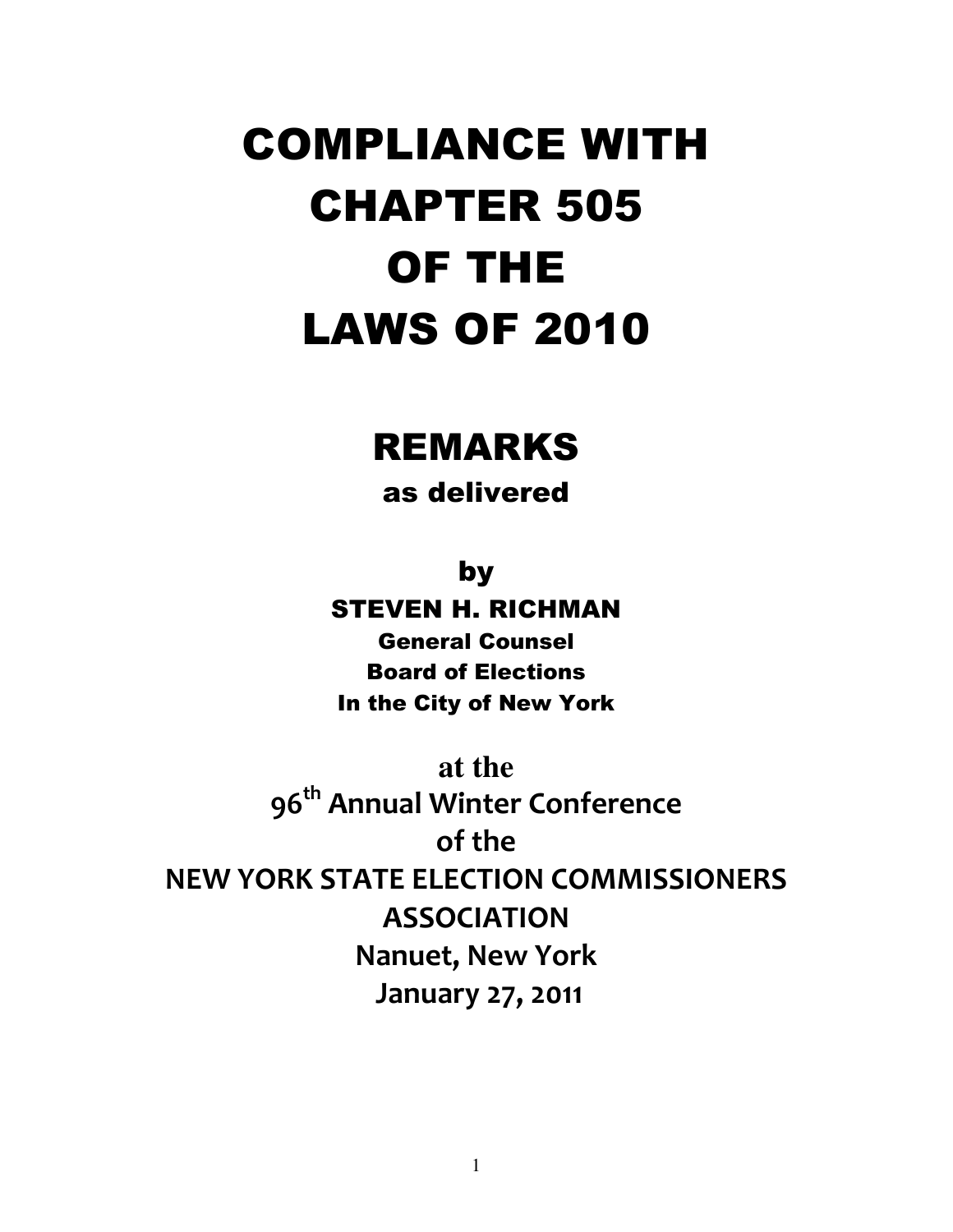**I want to thank the officers and the Program Committee for inviting me to talk about Compliance with Chapter 505 of the Laws of 2010, an Act to amend the Election Law in relation to requiring polling places to be accessible to physically disabled voters.** 

### **THE ROAD TO ENACTMENT OF CHAPTER 505 OF THE LAWS OF 2010**

**Last year, the State of New York finally enacted a comprehensive revision to the statutory framework governing the selection and use of facilities as poll sites. It reflects the continuing efforts to make voting more inclusive for all eligible citizens who register to vote. It also creates new mandates and obligations on County Boards of Elections as well as the State Board.** 

**The road to enacting Chapter 505 was a long one. Some version of this bill was introduced in almost every session for the past decade, beginning in 2001. Between 2003 and 2008, a variation of the bill passed the Assembly but would ultimately die in the Senate. In 2009, it passed both houses but was vetoed by Governor Paterson, largely at the urging of New York City Mayor Michael Bloomberg who expressed concerns about the costs of making poll sites fully accessible. In the veto message, Governor Paterson directed that the State and local governments work together to resolve their differences. Jeffrey Pearlman, then Assistant Counsel to Governor Paterson convened a working group of staff from the Executive Chamber, Division of the Budget, the State Board of Elections, the Senate and the Assembly, as well as the Mayor's Office and the City Board of Elections.** 

**Following extended discussions, all of the participants concluded that they would be able to implement in a reasonable and cost effective manner the requirements created by this legislation.**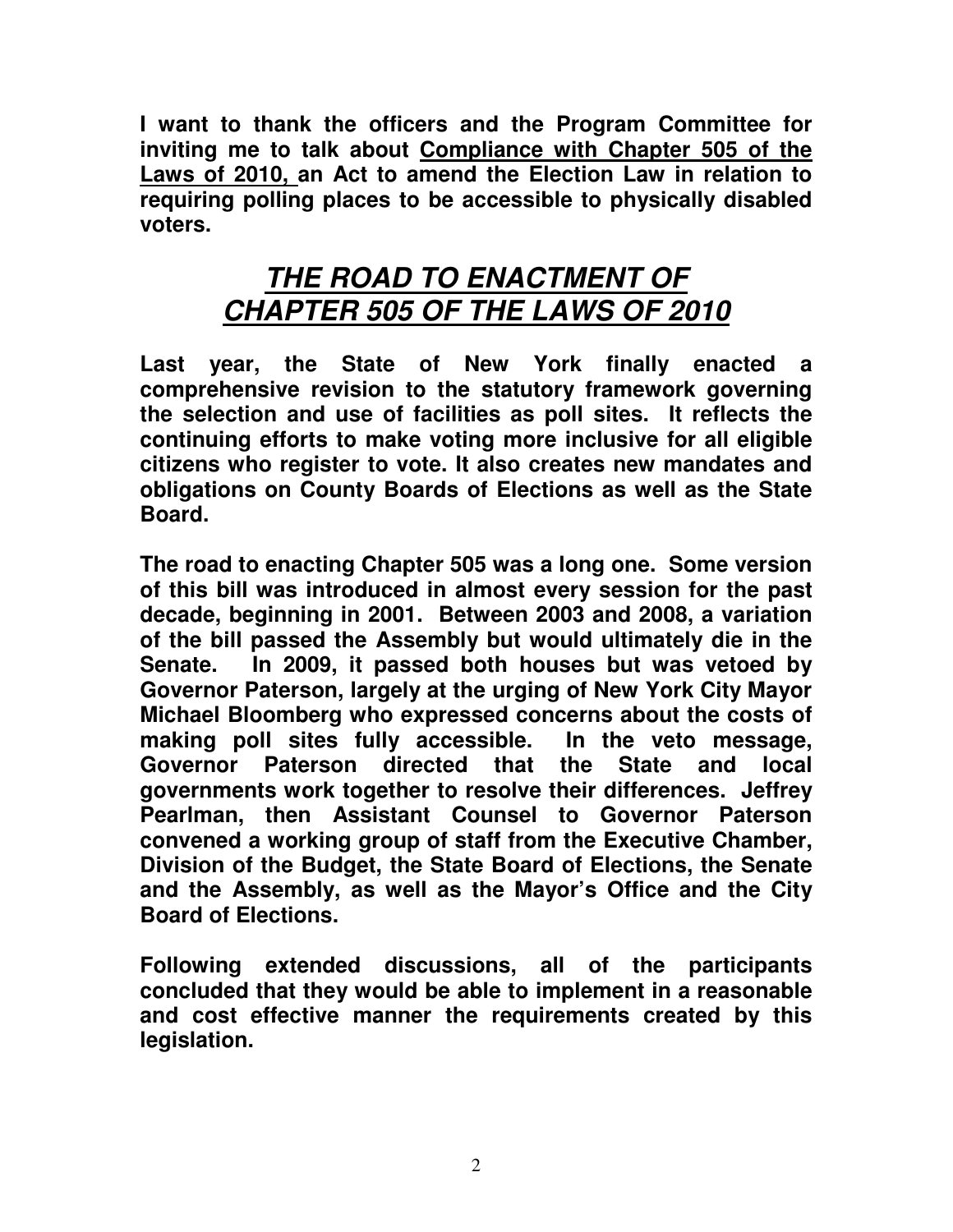**A slightly revised version of the poll site accessibility bill was introduced on May 4, 2010 with the stated purpose to provide for the accessibility of polling places and to establish basic accessibility guidelines to ensure consistency and encourage substantial compliance at poll sites. It moved quickly through the legislative process, it cleared the Assembly's Election Law, Ways and Means and Rules Committees in two weeks. The bill passed the Assembly on May 17th by a vote of 140 in favor and none opposed. It was sent to the State Senate where it moved through its entire Committee and floor process in just under three weeks and passed the State Senate on June 10th by a vote of 55 in favor and 6 opposed. It was signed into law by Governor Paterson on September 17, 2010 with an effective date of December 15, 2010.** 

**I hope that my brief review of the new law, along with a recent federal court order will be of interest to all. I have put together some of the relevant materials in the package that has been distributed and trust that these materials will be of some assistance to you following my presentation and our discussion today. Included is a copy of Chapter 505 of the Laws of 2010 and its supporting materials, the new text of Section 4-104 of the Election Law as revised by Chapter 505, a copy of the federal court order in United Spinal Association v. Board of Elections and a copy of the Civil Rights Division of the U.S. Justice Department's February 2004 publication entitled " ADA Checklist for Polling Places."** 

## **SECTION 4-104 PRIOR TO ENACTMENT OF CHAPTER 505**

**As many of you know, Section 4-104 of the Election Law has governed the selection and designation of sites to be used both as polling places and voter registration sites.** 

**Prior to the enactment of Chapter 505, it required that each poll site have at least one entrance that provides access, by ramp or otherwise, to physically disabled voters. It had also authorized County BOEs to waive that requirement for a specific poll site, if**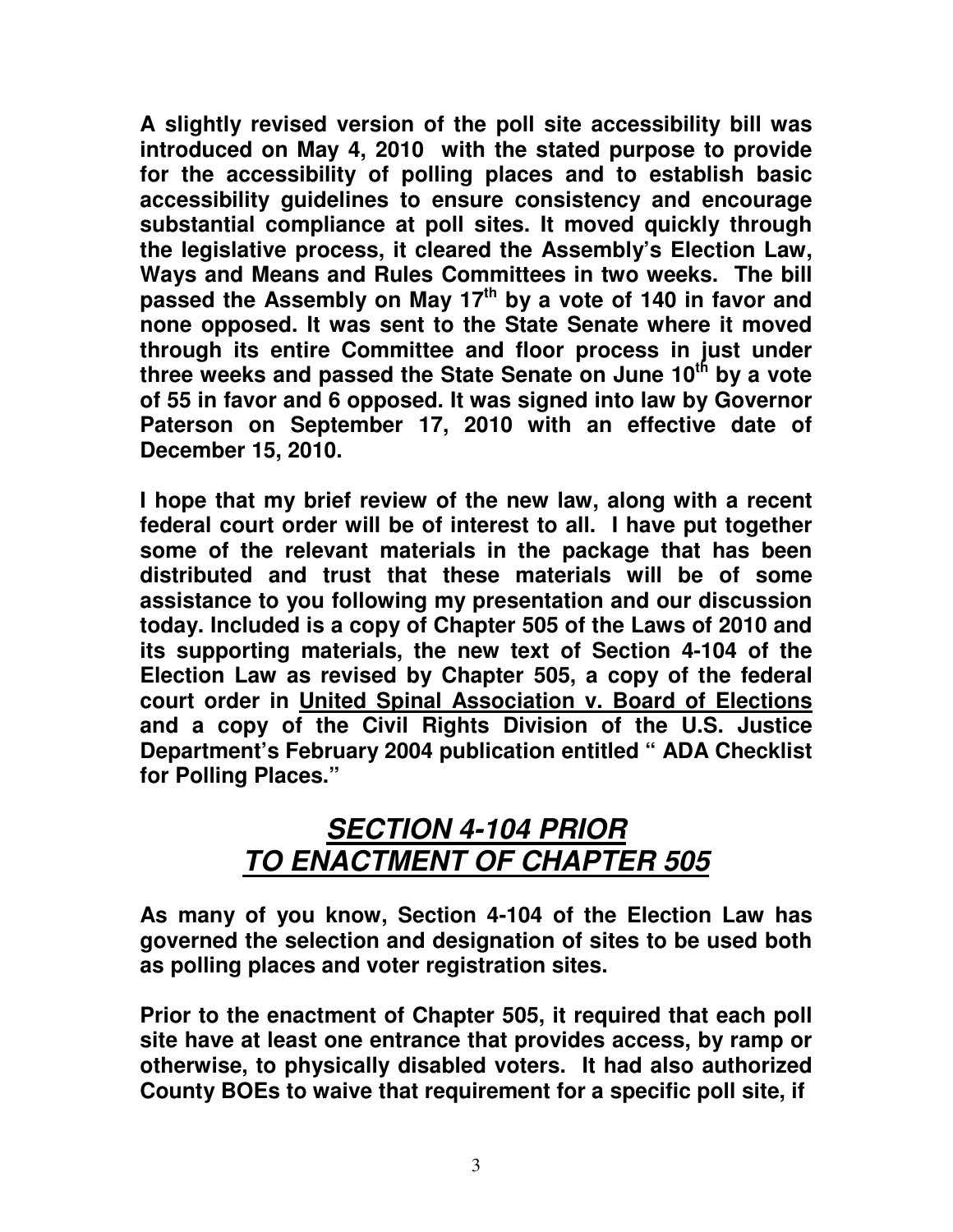**the county board undertook efforts to find alternative accessible polling places for the persons with disabilities and were unsuccessful and that compliance with the accessibility requirements would require unreasonable expenses and that "substantial efforts" would be taken to achieve compliance at some point thereafter.** 

**It was this ability to give a waiver for an inaccessible site that led to many disability rights groups to push the State of New York to change the process and mandate accessible poll sites. You may recall during the State Legislature's deliberations on the statutory framework for a new voting system, disability advocates and their supporters held the Election Law Committee "hostage" for several hours demanding changes to make all poll sites accessible.** 

## **CHANGES MADE BY CHAPTER 505**

**As enacted, Chapter 505 adds three new provisions to Section 4- 104.** 

**First, it modifies the language in Section 4-104(1-a) by deleting the entire waiver process. It adds an explicit requirement that each poll site shall be accessible to citizens with disabilities and shall comply with the accessibility guidelines of the Americans with Disabilities Act of 1990.** 

**It also mandates that the State Board of Elections shall publish and distribute to each board of elections with the power to designate poll sites a "concise, non-technical" guide describing standards for poll site accessibility including a poll site access survey instrument, in accordance with the ADA accessibility guidelines and methods to comply with such standards. It also directs that in developing such a guide and procedures the State Board shall consult with persons, groups or entities with knowledge about public access.** 

**Second, Chapter 505 adds a new subsection (1-b) to Section 4- 104 which directs the County Boards of Elections to conduct or**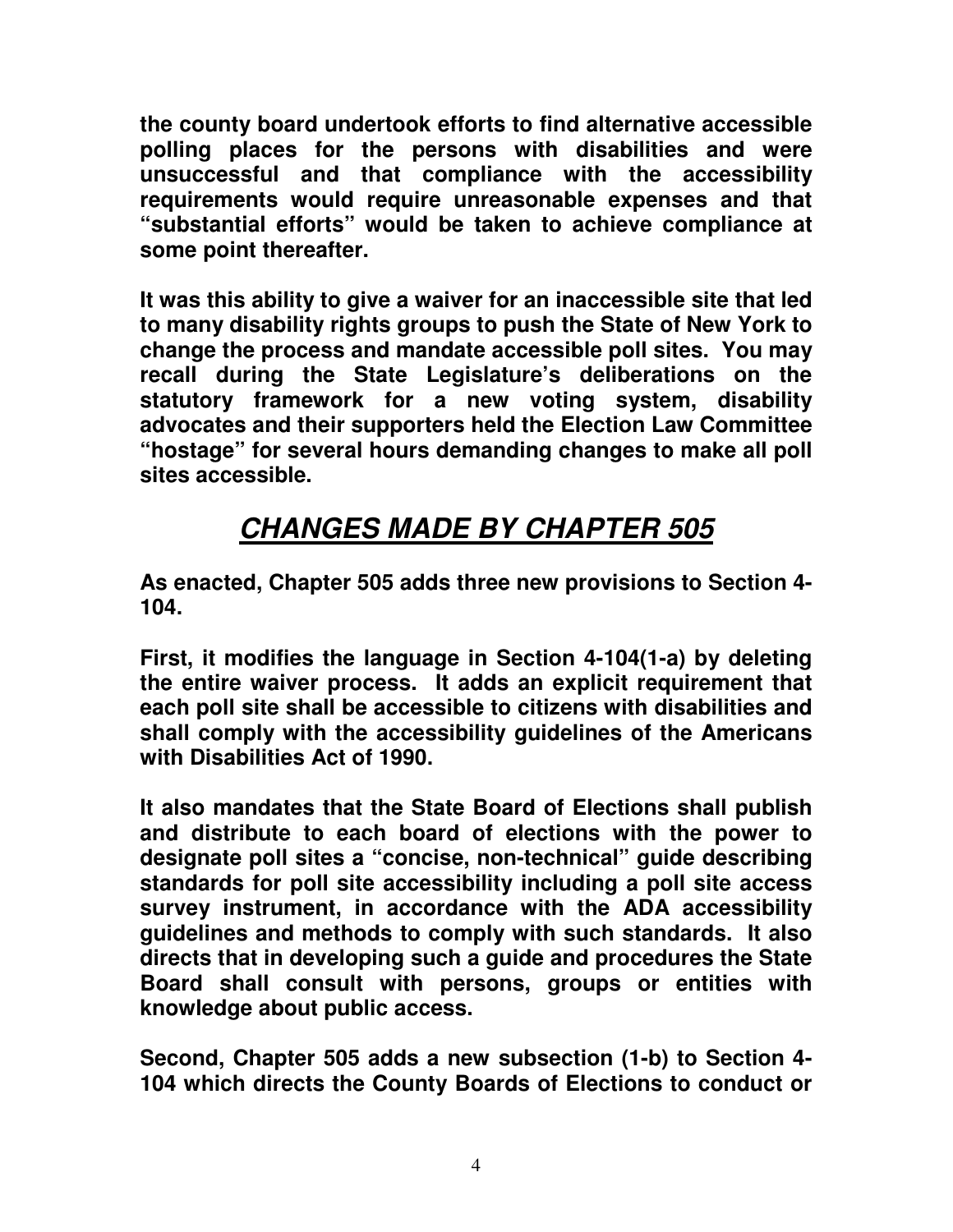**cause to be conducted an access survey of each and every poll site used to "verify substantial compliance" with the accessibility guidelines added by this Chapter in the new Section 4-104 (1-a). This new subsection also mandates the competed surveys have to be submitted to the State Board of Elections and the County BOE shall keep a copy for public inspection at its office.** 

**The new language also requires that each poll site be evaluated as to its compliance with these new requirements prior to its designation or upon changes to the facility. A poll site that has been designated prior to the effective date of Chapter 505 shall be evaluated before December 15, 2012 by an individual qualified to determine whether the site meets the existing state and federal accessibility standards. For any poll site deemed not to meet those standards the County BOE must insure that the necessary changes and/or modifications are made or the poll site must be moved to a verified accessible poll site within six months.** 

**The final new addition to Section 4-104 is subdivision (1-3) which directs the State Board of Elections to promulgate any rules and regulations necessary to implement the provisions of this new statutory framework.** 

## **THE IMPACT OF CHAPTER 505**

**The new statutory language clearly makes it the stated policy of the State of New York that every poll site must be accessible and that accessibility is to be determined by a specific reliance on the Americans with Disabilities Act Accessibility Guidelines issued by the United States Department of Justice. That is the last section of my handout.** 

**It also requires the State Board of Elections to create and publish for use by the County Boards of Elections, a State BOE guide, which is to be a concise non-technical document, based on the ADA Accessibility Guidelines and after consultation with such persons, groups or entities with knowledge of public**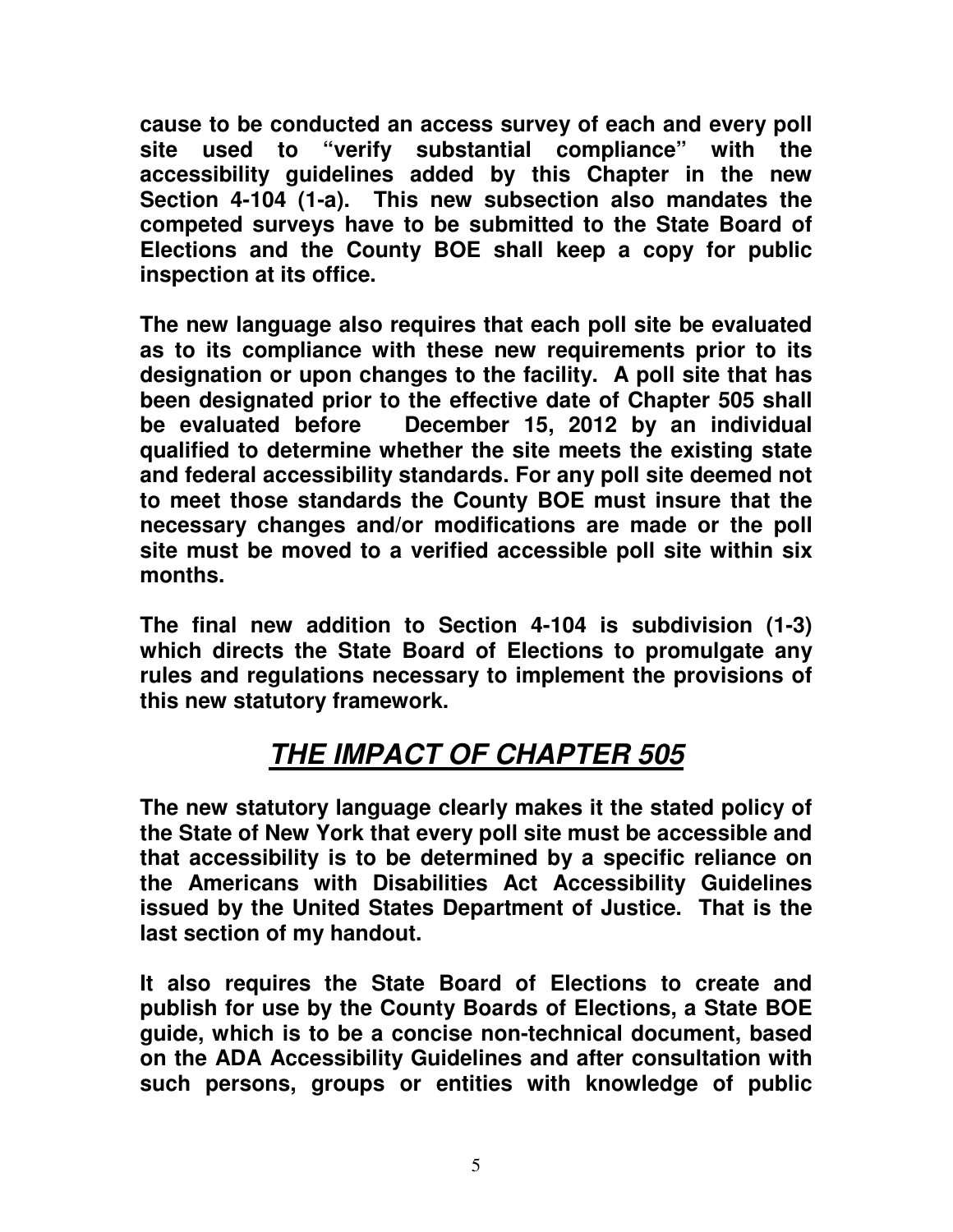**access as determined by the SBOE. Chapter 505 expressly provided that any rule or regulation that needed to be added or changed so implementation of this new Chapter could have been done prior to the December 15th effective date of the other provisions.** 

**As of today, more than a month after the effective date of Chapter 505, we all still await the publication and distribution by the State Board of Elections of the mandated "concise, nontechnical guide describing standards for poll site accessibility" and a polling site survey instrument.** 

**In addition, we should expect that the SBOE will adopt a rule to clearly define who is "an individual qualified to determine whether the site meets the existing state and federal accessibility standards".** 

**Chapter 505 also imposes specific new obligations on County Boards of Elections. County Boards are now required to conduct access surveys at each of our current poll sites within two years using the guide/standards that are to be established by the State Board of Elections and conducted by qualified individuals, the definition of which also, hopefully, will be clearly stated. Then once these surveys are completed, the County Boards have to file a copy of each with the State Board of Elections as well as make a copy available as public records at each County BOE. If a site is surveyed and found not be meet the new standards, then within six months of that finding, the County Board must insure that either the necessary changes are made to bring the site into compliance with the new standards or a new, compliant alternative poll site is selected.** 

**If there is any modification is made to a current poll site or a new poll site is needed to be established, Chapter 505 now requires that the County Board conduct a new access survey as a prerequisite for the use of this new or modified location as a poll site.**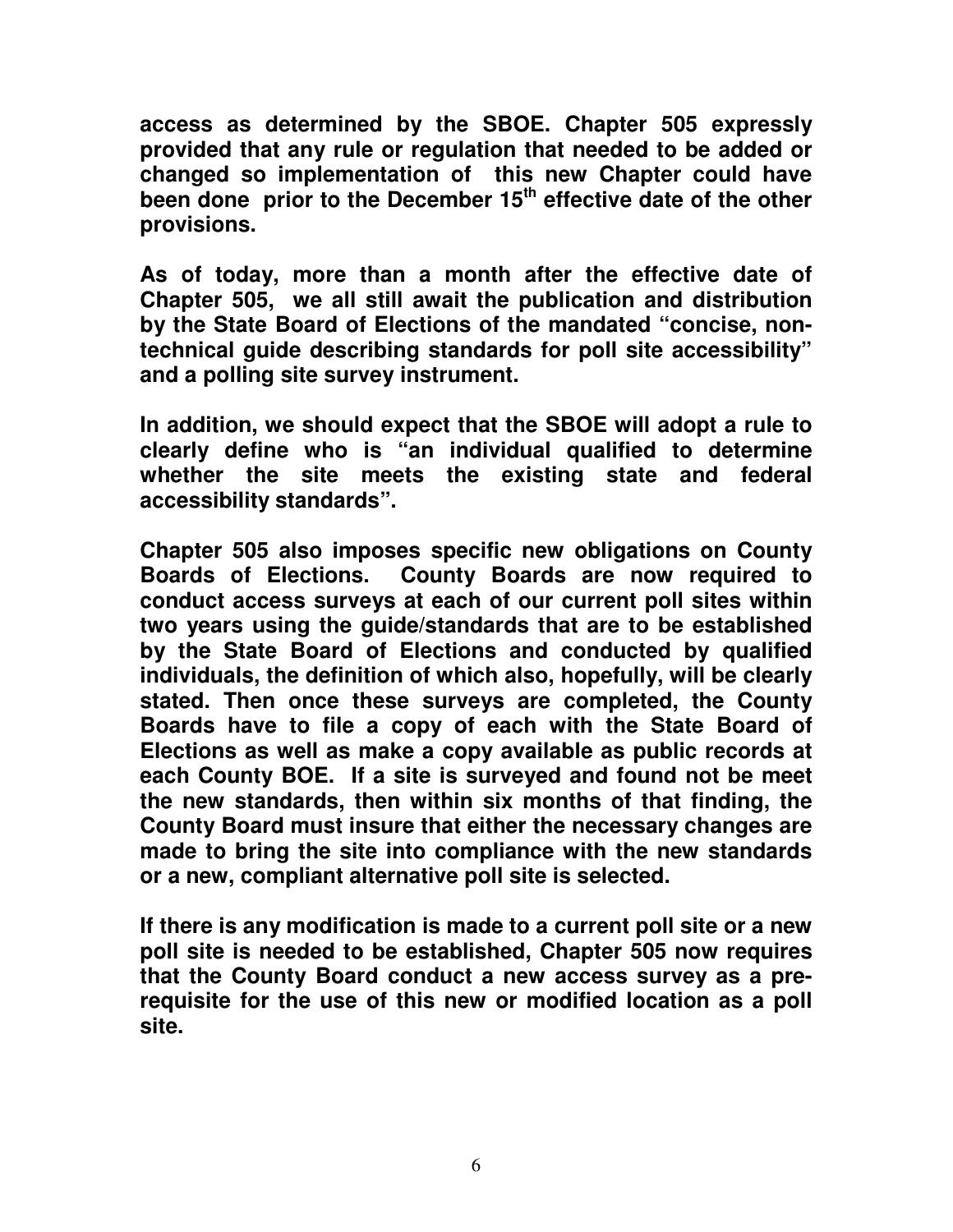### **THE CITY BOE's ON-GOING LITIGATION CONCERNING POLL SITE ACCESSIBILITY**

**The City Board of Elections was sued prior to the November 2010 General Election by two nonprofit disability advocacy groups the UNITED SPINAL ASSOCIATION and DISABLED IN ACTION. They alleged that the City Board had not properly addressed on-going instances of not providing fully accessible poll sites within the City of New York. The plaintiffs sought to force the City Board to designate a single poll worker at each poll site to coordinate issues relating to accessibility. After two full days of hearings, we were successful in persuading the U.S. District Court for the Southern District of New York to deny their motion for preliminary injunction.** 

**I have included Judge Deborah A. Batts's October 28, 2010 Order in that proceeding. I think it is a useful summary that may help you as you deal with issues of poll site accessibility as well as their advocates.** 

**In our case, the disability groups argued that self-reporting by disabled voters or the removal of these transient barriers when identified by disabled voters or other individuals are not sufficient. They argued that the BOE must be pro-active and eliminate transient barriers so that disabled voters do not even encounter them.** 

**In Court, we responded that when and where the City Board either observed or was notified of such transient barriers we acted promptly to remedy the problem. We also pointed out that we had limited control over the locations used as poll sites and that not one of the more than 1,300 poll sites in the City of New York was controlled, owned or permanently occupied by the City Board.** 

**The Court clearly understood the facts and circumstances presented to it. Judge Batts wrote:**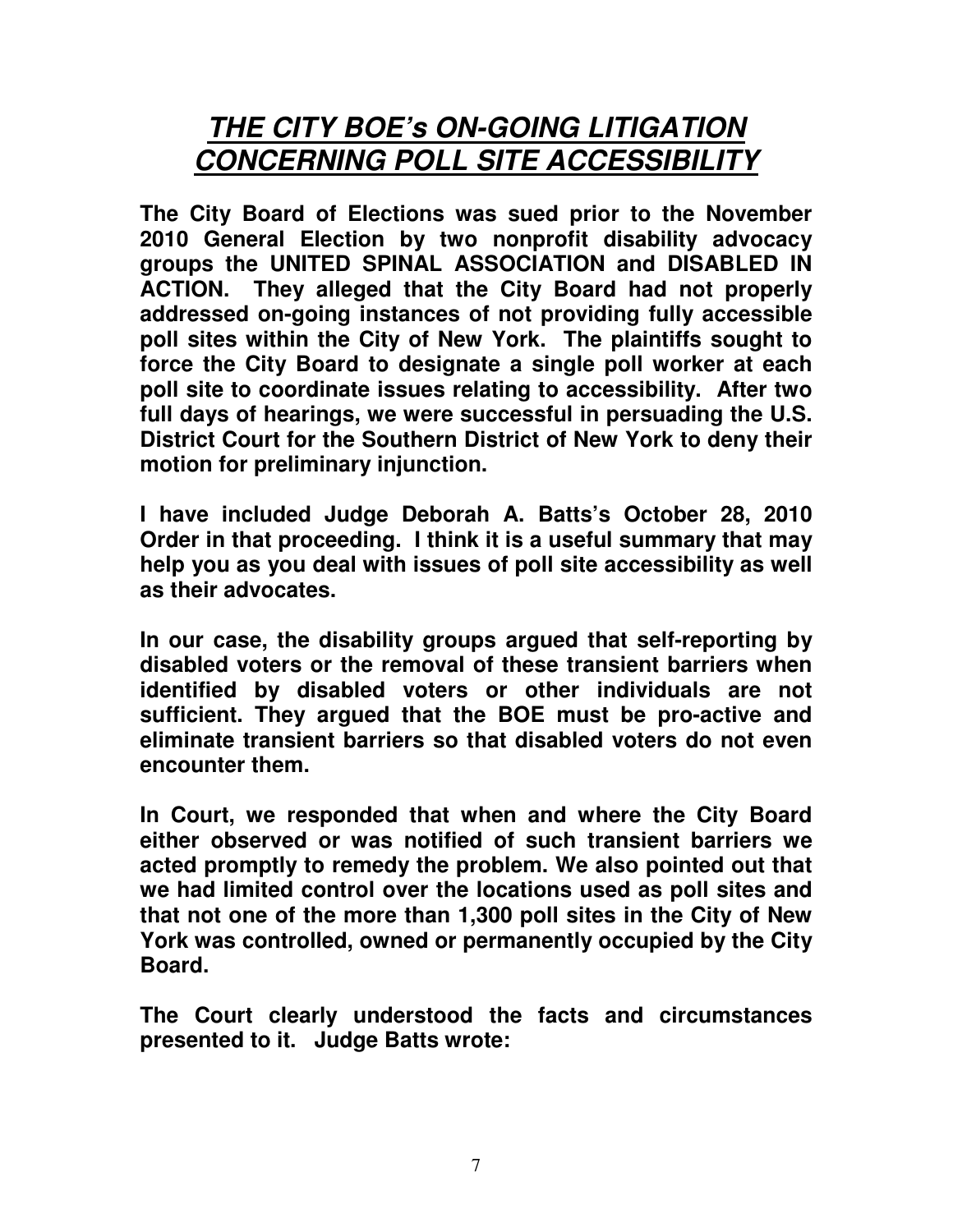**"An election entity such as the BOE unquestionably violates the ADA when it chooses structurally inaccessible poll sites, forcing disable voters to use absentee ballots or vote in alternative locations".** 

**In this instance she wrote, the "Plaintiffs focus on transient barriers to accessibility that naturally arise throughout the day during the election, whether by virtue of improper placement or assembly of voting equipment by poll workers, the dual-used nature of many poll sites (e.g. – building management props open a door or places trash in a place that blocks an accessible entrance, or students leave backpacks in a place where wheelchair access may be impeded), or other contingencies (e.g. - a voter or member of the public at large locks a bicycle to a wheelchair ramp, blocking access).** 

**The Board was able to demonstrate to the satisfaction of the Court that when matters such as these were brought to our attention, corrective action was taken. We demonstrated that we take our responsibilities in this area seriously, providing the Court with copies of our training materials which emphasize the need for all election day personnel to be mindful of accessibility issues, our three-tiered monitoring system of using poll site coordinators (Level 1), multiple monitoring and oversight teams in each Assembly District (Level 2) and the Commissioners and permanent BOE staff (Level 3) visiting poll sites and responding to reported problems and complaints on each Election Day.** 

**The Court went on to say:** 

**"Unlike structural barriers, which can be evaluated in the months and even years leading up to an election, transient barriers must be recognized and corrected as they arise on election day. The BOE can train and remind poll workers to monitor the poll site for transient barriers, check for transient barriers during site visits and correct transient barriers when notified of them by a voter or advocacy group. Given that many poll sites operate as schools, residence and places of worship during an Election Day,**